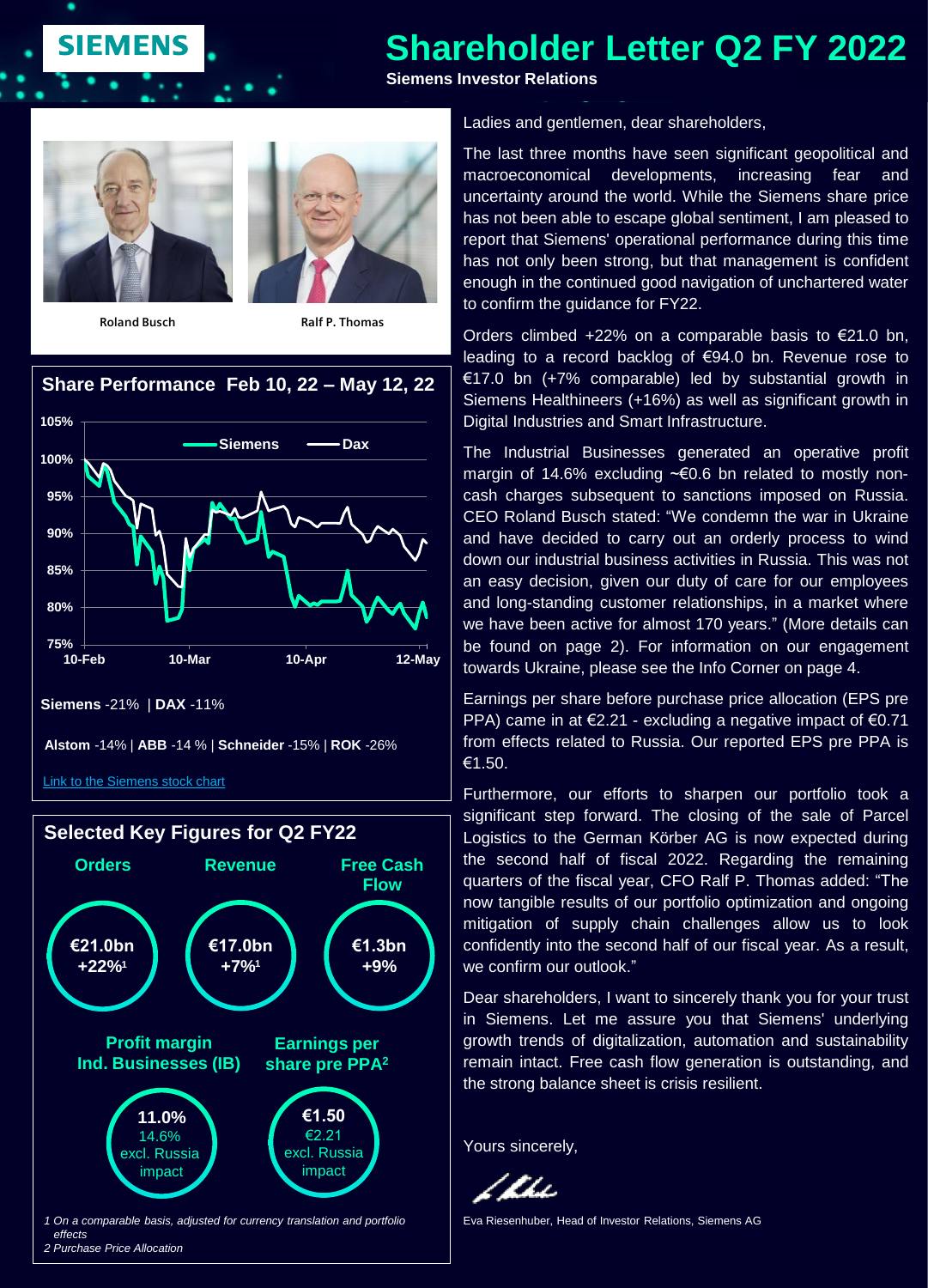### **Shareholder Letter | Q2 FY 2022 2**

**Our Industrial Businesses in Q2 FY 2022**



# **Strength in Troubled Times**

May 12, 2022

Global capital markets and economies currently see themselves faced by an **increasingly complex macroeconomic environment** - the **war in Ukraine and the resulting economic sanctions on Russia, lockdowns in China** and further effects associated with the **coronavirus pandemic** (COVID-19), **supply chain risks** and **semiconductor shortages**.

We as Siemens are not completely immune to these challenges. However, we look positively into the future:

- The second quarter showed **strong orders, a record order backlog** and successful management of supply chain shortages. We see **increased growth opportunities in many key markets:**
	- Customers continue to invest in their **digital transformation and improve resource and energy efficiency** in the wake of rapidly increasing energy and material prices.
	- Our a**utomation and software solutions** become even more relevant with tight labor markets and increasing complexity in manufacturing, grids, or infrastructure.
- **We confirm our EPS pre PPA guidance for the fiscal year**, as the above-mentioned headwinds are offset by our **strong operational performance** together with **portfolio-related gains**. These portfolio-related gains amount to ~€2.1- 2.3 bn in fiscal 2022 and **exceed** – as a result of the closing of the Parcel Logistics sale that is now expected within this fiscal year – our **initial guidance** for fiscal 2022.
- Our strong Free Cash Flow of €1.3 bn together with the proceeds from divestments and portfolio optimization will **strengthen Siemens' balance sheet** further and **offer room for accelerating the current share buyback program** and deleveraging.

### **Wind down of Russian business**

As a result of the Ukraine war, Siemens AG has started proceedings to wind down its industrial operations and all industrial business activities in Russia. To put this in perspective, Siemens' Russia business was about 1% of Siemens' annual revenues in FY21.

After the start of the war, Siemens put all new business in and international deliveries to Russia and Belarus on hold. The comprehensive international sanctions, as well as current and potential countermeasures, impact the company's business activities in Russia, particularly rail service and maintenance.

This resulted in a mostly non-cash impact of €0.6 bn in the second quarter for our industrial businesses. While we are working through the steps of implementing the decision and closing down legal entities, further mostly non-cash risks may materialize over time.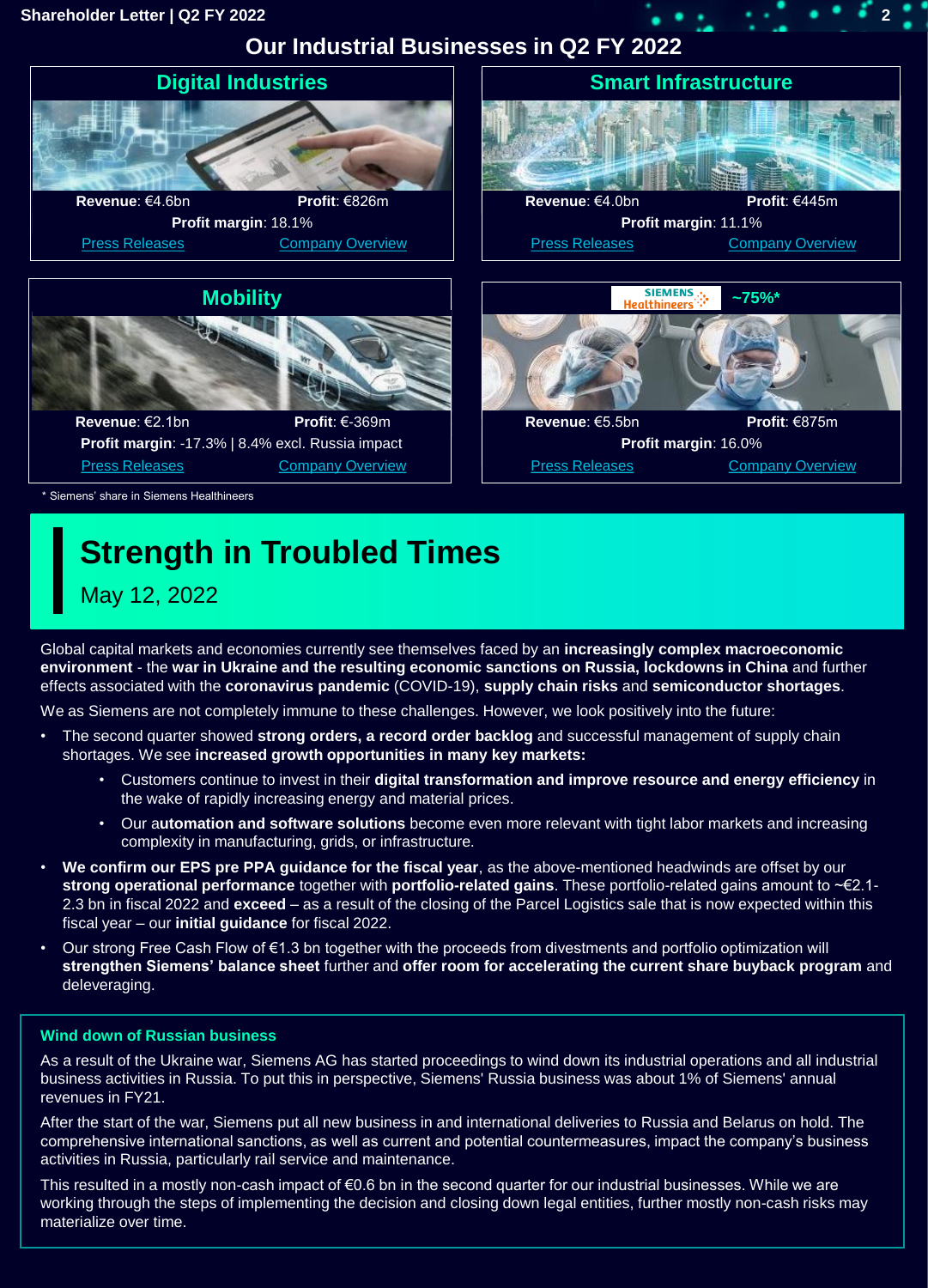# **Siemens' strong focus on total shareholder return**

## **Progressive dividend development Current €3bn share buyback**



Dividend yield in FY 2021: 2.8%

**program** In billion €

3.0 **Up to** 3.0 **2012– 2018 2018– 2021 2021– 2026e** Total of  $~10$ 0.4 Volume already bought back

## **Total shareholder return**



\* Total shareholder return (TSR) = Return on share price development plus dividend reinvestment

## **What does Siemens expect for fiscal 2022?**

### **Outlook (as published on May 12, 2022)**

| <b>FY 2022 Siemens Group</b>                                       |                                       | <b>FY 2022 Framework Siemens Businesses</b> |                                     |                           |
|--------------------------------------------------------------------|---------------------------------------|---------------------------------------------|-------------------------------------|---------------------------|
| <b>Book-to-bill</b>                                                | >1                                    |                                             | <b>Comparable</b><br>revenue growth | <b>Profit margin</b>      |
| <b>Revenue growth</b><br>(Comparable)                              | $6 - 8%$<br>[prior: Mid-single digit] | <b>Digital Industries</b>                   | $9 - 12%$<br>[prior: $5 - 8%$ ]     | $19 - 21\%$ <sup>1)</sup> |
| <b>EPS pre PPA</b>                                                 | $€8.70 - €9.10$<br>[FY 2021: €8.32]   | <b>Smart Infrastructure</b>                 | $6 - 9%$<br>[prior: $5 - 8\%$ ]     | $12 - 13%$                |
| This outlook excludes burdens from legal<br>and regulatory issues. |                                       | <b>Mobility</b>                             | <b>Flat</b><br>[prior: $5 - 8%$ ]   | $10.0 - 10.5%$            |

1 therein impact from SaaS transition of up to 200 bps